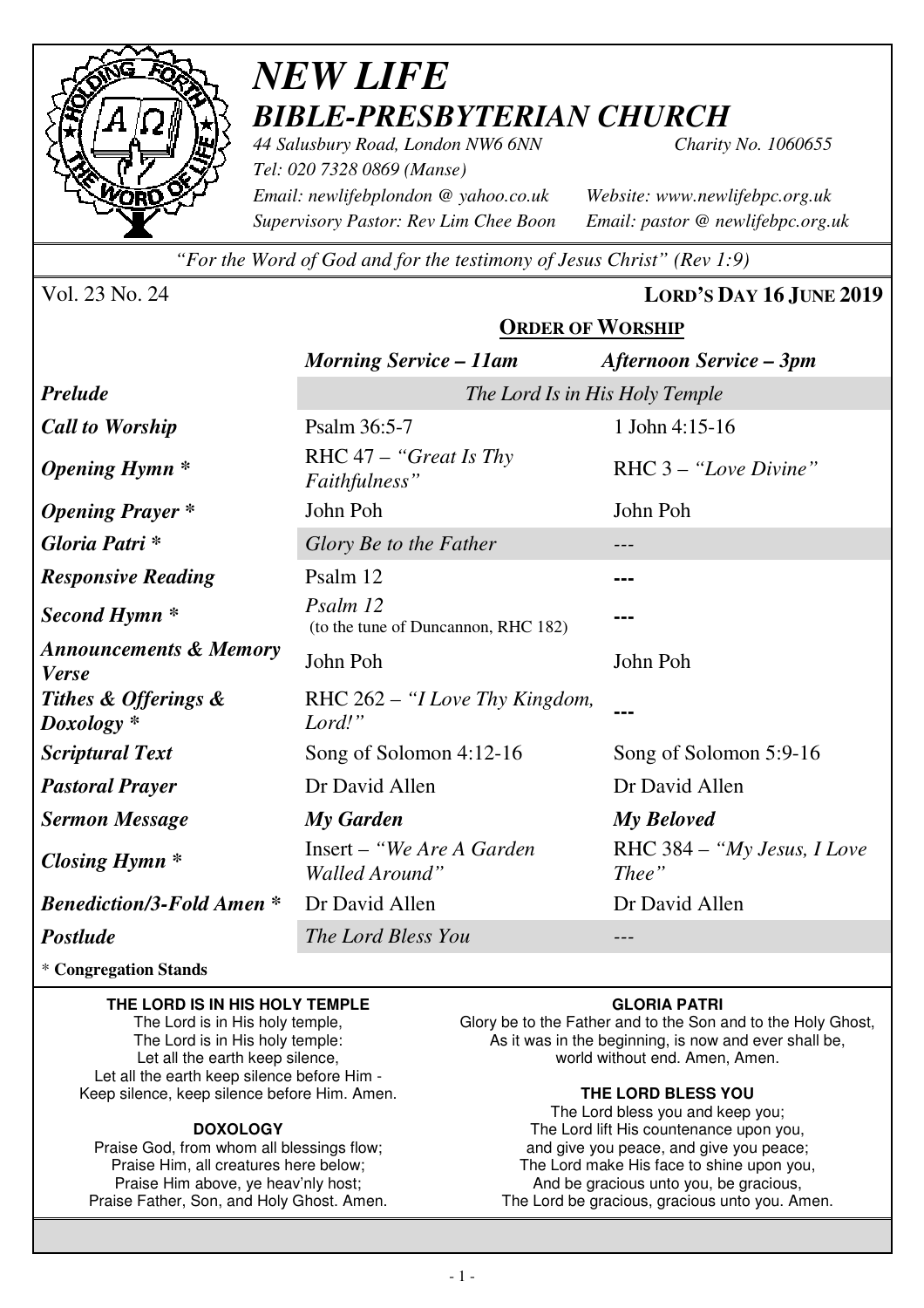# **COPING WITH THE STRESSES OF FATHERHOOD**

#### **Adapted from Life BPC Singapore Weekly, Sunday 18th June 2017**

On this Father's Day, we want to encourage all fathers in our midst to keep fulfilling their important role of fatherhood despite the stresses they face. According to an article in Time magazine, Asian fathers are shouldering more responsibilities than ever before. "Every day, pleading overwork, millions of men cancel millions of promises made to millions of children. Dads cannot read bedtime stories or go to the park. Dads are in their offices, or on the road, or on conference calls…. Spurred by the fear that their incomes will dry up or their jobs will be cut, many men work longer hours in a bid to prove their indispensability."

Stress is not necessarily bad. It is quite normal and can actually help a person to concentrate, focus, and perform. It often helps us to reach our peak efficiency. In fact many people achieve their best work when they are under stress. The biblical expression, "Gird up thy loins" (e.g. Jeremiah 1:17) was used to exhort or command people to get themselves physically and mentally prepared to undertake a stressful task or face a stressful challenge.

What helps us to deal with this positive stress is that most of the time, there is a period of rest and relaxation after the task is accomplished or the challenge has been met. This gives our minds and bodies time to be refreshed and recharged before the next task or challenge comes. The problem arises when you don't relax, or you can't relax when a challenge comes along. If you have no time to rest, the unending stress that this puts on your mind and body will take its toll.

One of the main causes of constant stress is our technologically advanced environment. Although it is supposed to save us much time and labour and free us to pursue more important things in life, we seem to be working even harder and having much less time than we had before. Why is this so? It is because expectations have increased. The increased speed and efficiency that technology brings fosters a desire to take on additional responsibilities and activities.

The reasoning goes like this: Things that could not be done before can now be done. And since they can be done, they must be done! This gives rise to longer work hours, overtime work, work on weekends, at home and during vacation. Video-conferencing makes it difficult to escape from meetings and work obligations through the night!

Perhaps it is time for us to evaluate the choices we make instead of just following the trends and pressures of the world. In a book entitled, The Husband Book, Dean Merrill wrote: "Our jobs are somewhat like the proverbial camel asking to warm its nose inside the Arab's tent. There's nothing wrong with being nice to camels, but they don't make good house guests. A job that is allowed to take over the entire life of a family is a job out of control. And it eventually wrecks the tent, everybody's out in the cold, including the camel. What has been gained? Many of us have known super-achievers on the job whose personal lives were in such shambles that eventually even their careers were destroyed."

We who are fathers may do well to heed the advice given to Moses by his wise father-in-law, Jethro: "The thing that thou doest is not good. Thou wilt surely wear away, both thou, and this people that is with thee: for this thing is too heavy for thee; thou art not able to perform it thyself alone." (Exodus 18:17,18) Let us be realistic about how much we can bear. Perhaps we should cut down our workload to a more manageable level. Each of us has personal limitations. It would be foolish to deny this. In fact a refusal to be realistic about our own capacity may make us strive unknowingly after omnipotence and omniscience which are God's alone!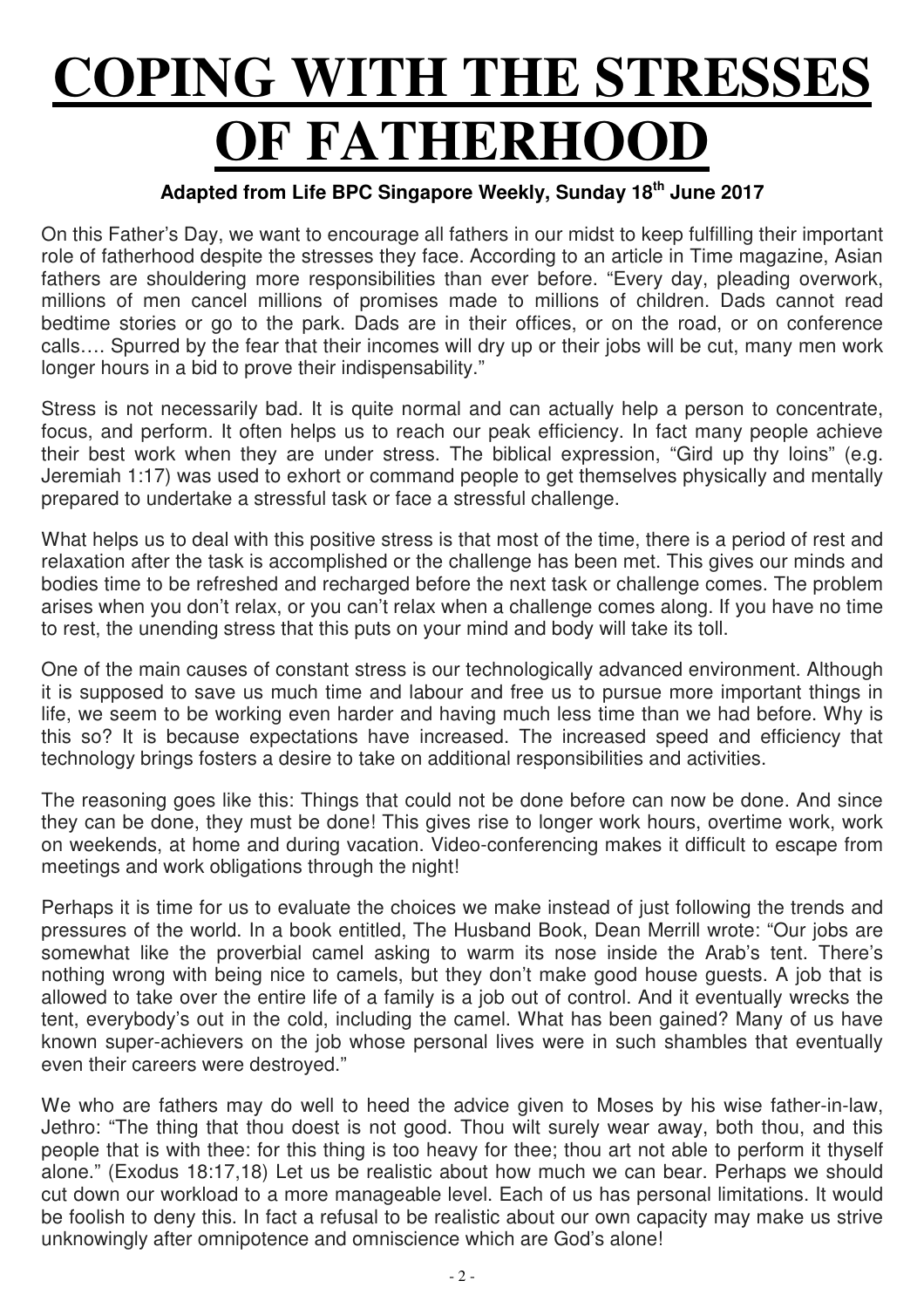Another major cause of stress is the inability to handle failure and frustration well. We Singaporeans have grown up in an achievement-oriented environment. We are told that we can achieve anything if only we work hard enough. We are pressured to meet shorter deadlines and comply with ever increasing standards of productivity and efficiency (Don't we foster the same stress in our children when we expect nothing less than 80% for each test or exam?).

If we are able to meet these expectations, then well and good. But not everyone is able to do that. And not everyone who is able to do that can keep on meeting those expectations forever. As age catches up with us, and as more people perform better than us, there comes the inevitable sense of failure and frustration. The tremendous stress this creates can drive a person to total despair and even suicide.

Such thoughts were echoed to God by Moses when he was burdened with the needs of two million people in the wilderness: "Whence should I have flesh to give unto all this people? for they weep unto me, saying, Give us flesh, that we may eat. I am not able to bear all this people alone, because it is too heavy for me. And if thou deal thus with me, kill me, I pray thee, out of hand, if I have found favour in thy sight; and let me not see my wretchedness." (Numbers 11:13-15)

How should we deal with failure and frustration? By learning to accept the things we cannot change, and acting upon those things that we can change. Look at your failures as opportunities for learning. The Bible records the failures of men whom the grace of God enabled to rise out of their failures. Your failures and frustrations serve a very useful function. They teach you where your limitations are – limitations that you must now accept. They can also teach you to depend more on God and less on self (cf. Philippians 4:13).

Fathers, if you feel frustrated at your inability to provide as much as you want for your wife and children, take this as your cue to trust in your heavenly Father's sufficient provision for them (Matthew 6:30-32). If you ever feel burdened with a sense of failure because you have been retrenched from your job through no fault of your own, take this as a new adventure of faith to see how God will work in answer to your family's prayer. How blessed and privileged you are! The precious lessons of faith you will learn will also enable you to empathise with and minister to those in similar straits later on.

And if your heart is heavy because of a child who has become rebellious and gone wayward despite all the faithful efforts, love, parental discipline and prayer that you and your spouse have put in to bring him up in the nurture and admonition of the Lord, don't sink in despair. It does not mean you have failed as a father, for even Adam and Eve rebelled against God despite the best provisions He had made for them in the garden of Eden. A father must provide the best for his child, but if the child fails, he is ultimately responsible for it, not his father.

And yet there is still hope available to the wayward child: There is forgiveness, cleansing, and strength to change. These are always available to the child that goes astray. The best you can do then as a father is to pray and wait patiently for his return, and be ready to receive and restore him. The day may come when, like the father of the Prodigal Son (Luke 15:20), you will have the inexpressible joy of seeing him returning home in repentance!

The stresses that we Christian fathers face in this present age are indeed beyond our capacity to cope with. But with God's help and guidance we can and must press onward to be the fathers He wants us to be – fathers through whom God's blessings are poured forth upon their children!

- Rev Charles Seet